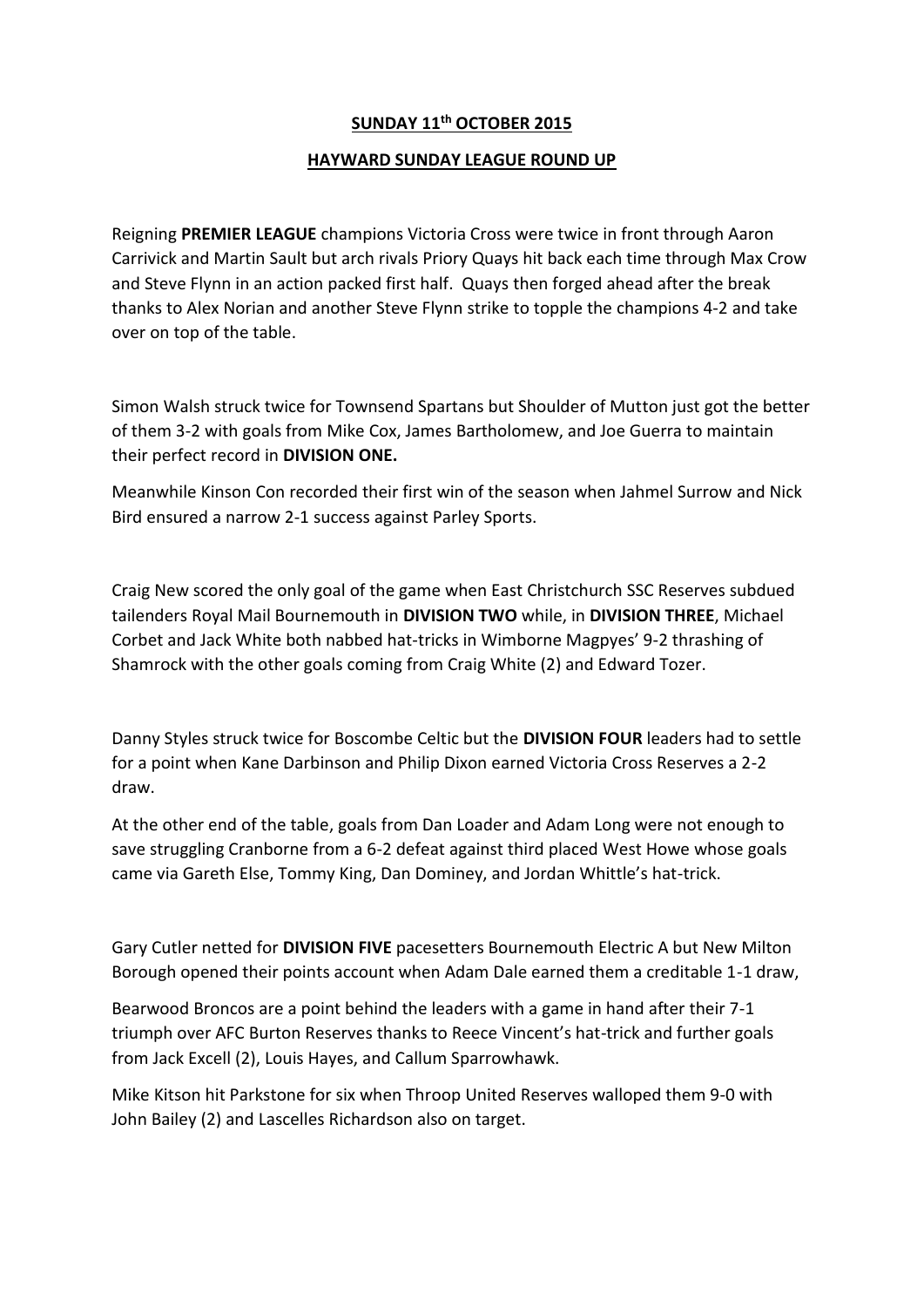Christchurch Starre are six points clear in **DIVISION SIX** after their 5-1 victory over Fordingbridge Turks thanks to Anthony Brandreth (2), Ross Musk, Spencer Churchill, and Ashley Parratt.

West Mullen move up to third on goal difference after upending Kinson Borough 3-0 with goals from Dan Warrilow (2) and Joe Warden.

Pilot Reserves opened up a four point lead at the top of **DIVISION SEVEN** when they blitzed AFC Broadstone 8-1 with goals from Gary Williams (2), Karl Chalkley (2), Matt Dennis, Mark King, Rob Southwell, and Damian Mudge.

Rushmere Reserves go second after larruping JP Morgan Reserves 9-2 through Stuart Davids (2), Marc Crisp (2), Adam Richards, and Yusuf Akanni's four goal blast while Pete Valinski (2) and John Brown gave Redhill Rangers the edge 3-2 against AFC Wimborne Reserves.

## **M. A. HART CUP COMPETITIONS ROUND UP**

East Christchurch SSC needed extra time to polish off neighbours AFC Burton 3-1 in the second round of the **MARK HART SUNDAY SENIOR CUP**. Dave Midgley, Harry Smith, and Callum Wells were the East Christchurch marksmen with Levi Ridleagh replying for Burton.

Bournemouth Athletic were twice in arears before Djamel Meddah's hat-trick and a goal from Matt Derbyshire gave them the verdict 4-3 against Bournemouth Borough.

Phil Midson rattled in four and Sam Purdy notched a hat-trick when Bournemouth Electric crushed Poole Wanderers 10-1 in the third round of the **M. A. HART ROBBINS CUP** with Dominic Falco, Jesse Hodgson, and Mike Barber also on target.

Kelly Barth was the four goal star of Tradecost Windows' 8-0 hammering of Branksome Liberal with the other goals coming from Ben Bosley (2), Martin Sherwood, and George Knijff.

Jamie Davidson plundered five in Dorset Soldier's 8-2 triumph over Rentech Repairs with Jamie Cooper, Samuel Read, and an own goal completing their tally.

Gary Shears led the way with a hat-trick when Division Two pacesetters Abbey accounted for Magpies 7-0 with the other goals coming via Mark Dykes (2), Dan Manuel, and Jack Holland.

Liam Holland's hat-trick proved decisive in Rossmore Mavericks' 5-3 success against Scott V with Andy Rigler and Luke Powell adding one each while Poole Borough UAB were 4-0 winners against Brit Sports thanks to Kyle Spyers, Nick Collins, Jesse Arnold, and Brad Chapple.